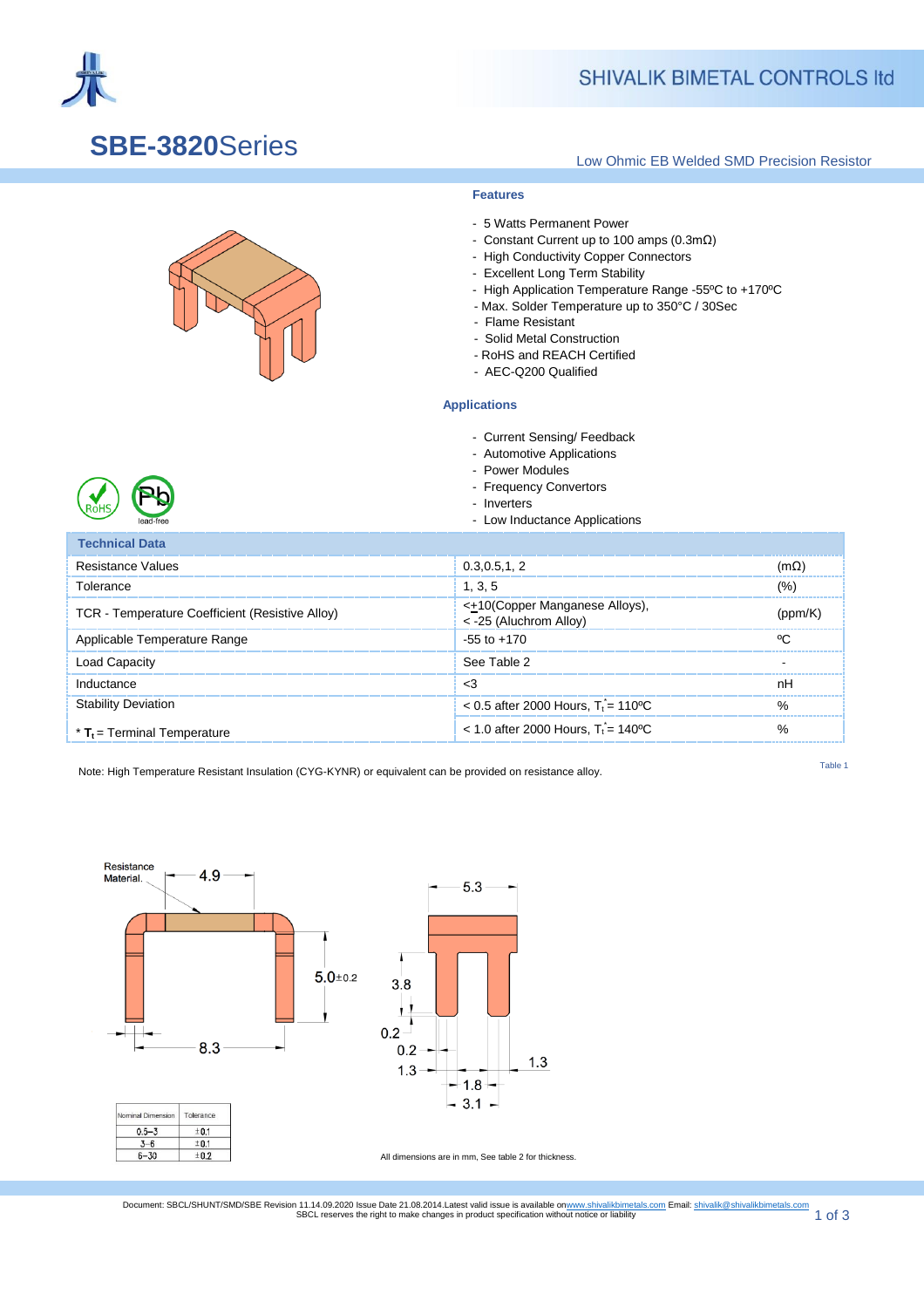

### SHIVALIK BIMETAL CONTROLS Itd

# **SBE– 3820** Series

Low Ohmic EB Welded SMD Precision Resistor



O Typical Resistance Drift (Copper Manganese CM4 Alloy)

75

Temperature (°C)

100

**Resistance Change vs Temperature**

50



#### **Resistance Change vs Temperature**



# **Performance:**

 $0.20$ 

 $0.10$ 

 $0.00$ 

 $-0.10$ 

 $-0.20$   $25$ 

% Change in Resistance

| <b>Type of Test</b>                | <b>Reference STD</b>     | <b>Test Specifications</b>                                      | <b>Acceptance Criteria</b>               |
|------------------------------------|--------------------------|-----------------------------------------------------------------|------------------------------------------|
| <b>High Temperature Exposure</b>   | MIL-STD-202 Method 108   | 1000 hrs. @ T=170°C.Unpowered.                                  | $\Delta$ R +/-1%                         |
| <b>Temperature Cycling</b>         | JFSD22 Method JA-104     | -55°C to 150°C, 1000Cycles, 30<br>minutes at each extreme       | $AR$ +/-0.5%                             |
| <b>Biased Humidity</b>             | MIL-STD-202 Method 103   | 85°C & 85RH with 10% operating<br>power, 1000 hrs.              | $AR$ +/-0.5%                             |
| <b>Operational Life</b>            | MIL-STD-202 Method 108   | 125°C at rated power, 1000 hrs.                                 | $\Delta$ R +/-1%                         |
| <b>External Visual</b>             | MIL-STD-883 Method 2009  | Visual inspection                                               | Visual                                   |
| <b>Physical Dimension</b>          | JESD22 Method JB-100     | Dimensional inspection as per SBCL<br>Specifications            | Shall confirm within<br>tolerance limits |
| Resistance to Solvents             | MIL-STD-202 Method 215   | Clean with Aqueous chemical                                     | Marking shall be legible                 |
| <b>Mechanical Shock</b>            | MIL-STD-202 Method 213   | 100g for 6ms, Half sine                                         | $AR$ +/-0.2%                             |
| Vibration                          | MIL-STD-202 Method 204   | 5q for 20 minutes, 12 cycles each of<br>3orientations.10-2000Hz | $\Delta$ R +/-0.2%                       |
| Resistance to Soldering<br>Heat    | MIL-STD-202 Method 210   | Solder Temp. 260°C, Time 10<br>seconds                          | $AR$ +/-0.5%                             |
| Solderability                      | $J-STD-002$              | As per J-STD-002                                                | >95% Coverage in 10x<br>Magnification    |
| <b>Electrical Characterization</b> | User Spec.               | Resistance as defined                                           | Shall confirm within<br>tolerance limits |
| Short Time Over Load               |                          | 5x Rated Power for 5 seconds                                    | $\Delta$ R +/-1%                         |
| Low Temperature Storage            | $\overline{\phantom{a}}$ | $-65^{\circ}$ C for 24 hrs.                                     | $\Delta$ R +/-0.2%                       |

125

Document: SBCL/SHUNT/SMD/SBE Revision 11. 14.09.2020 Issue Date 21.08.2014.Latest valid issue is available o[nwww.shivalikbimetals.com](http://www.shivalikbimetals.com/) Email: <u>shivalik@shivalikbimetals.com</u><br>SBCL reserves the right to make changes in produc